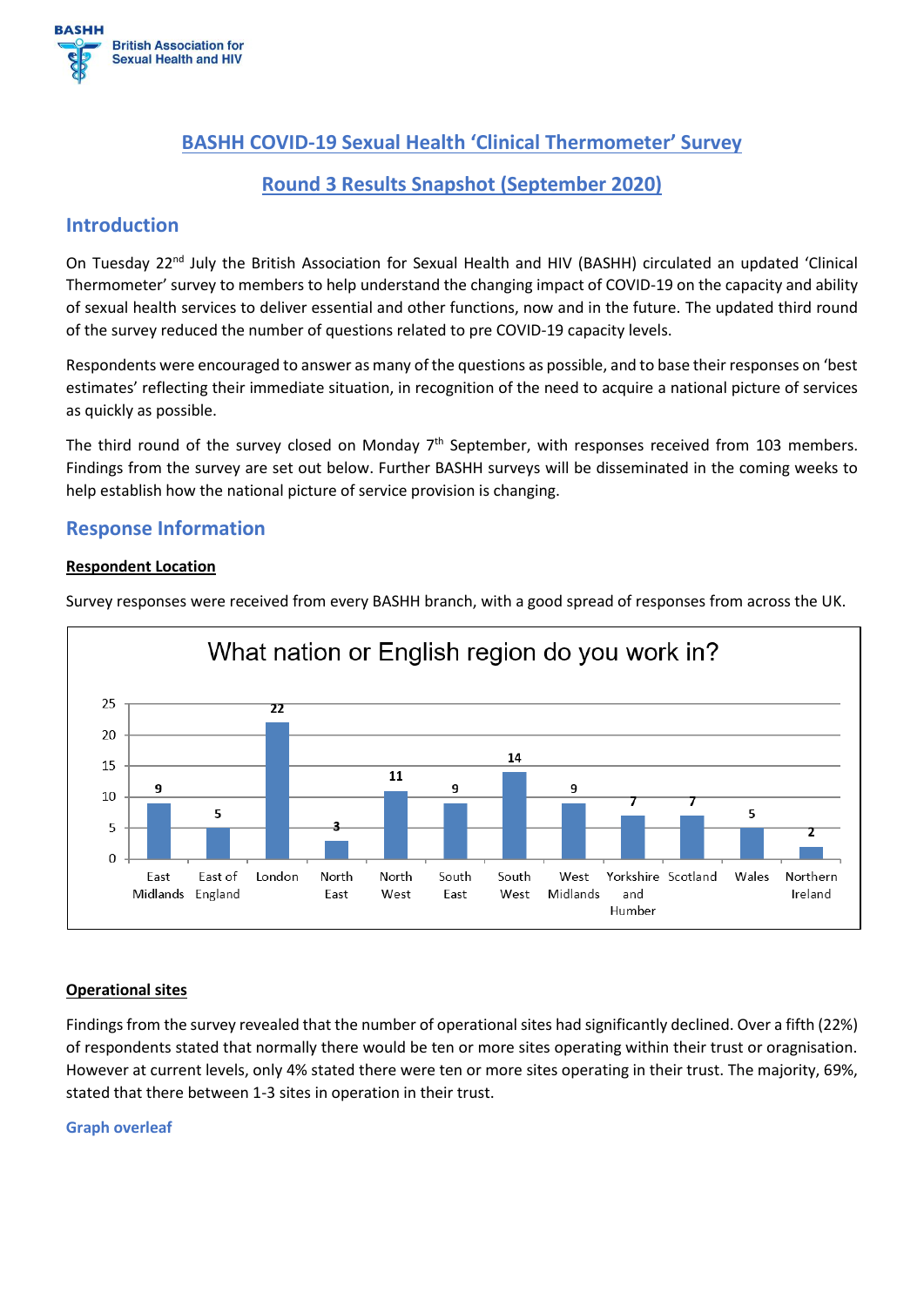





#### **Current Service Capacity**

Results from the third round of the survey found improvements in overall levels of face to face capacity, although restrictions remained in place across STI, contraception and HIV service provision. Findings from the first Clinical Thermometer survey carried out in April showed that slightly over half of respondents reported having less than 20% available capacity in these three areas. In the survey carried out in May, over 80% of respondents reporting having less than 20% available capacity in these three areas. In the most recent survey, slightly over a third of respondents reported having less than 20% in these three areas.

In the first round survey, overall capacity appeared to be more resilient when virtual services were taken into account, with more than half of respondents suggesting that their overall capacity was 60% or higher. However, this latest survey suggested this was slipping, with over half of respondents indicating that their overall capacity was 50% or lower.

- **Limited operation:** 57% of sites are currently operational with many closing due to lockdown restriction. The overwhelming reason for site closure has been to help preserve delivery of services, at a single site where necessary.
- **STI provision:** 25% of respondents reported having <20% f2f capacity (vs 83% in May)
- **Contraception provision:** 34% of respondents reported having <20% f2f capacity (vs 90% in May)
- **HIV provision:** 41% of respondents reported having <20% f2f capacity (vs 87% in May)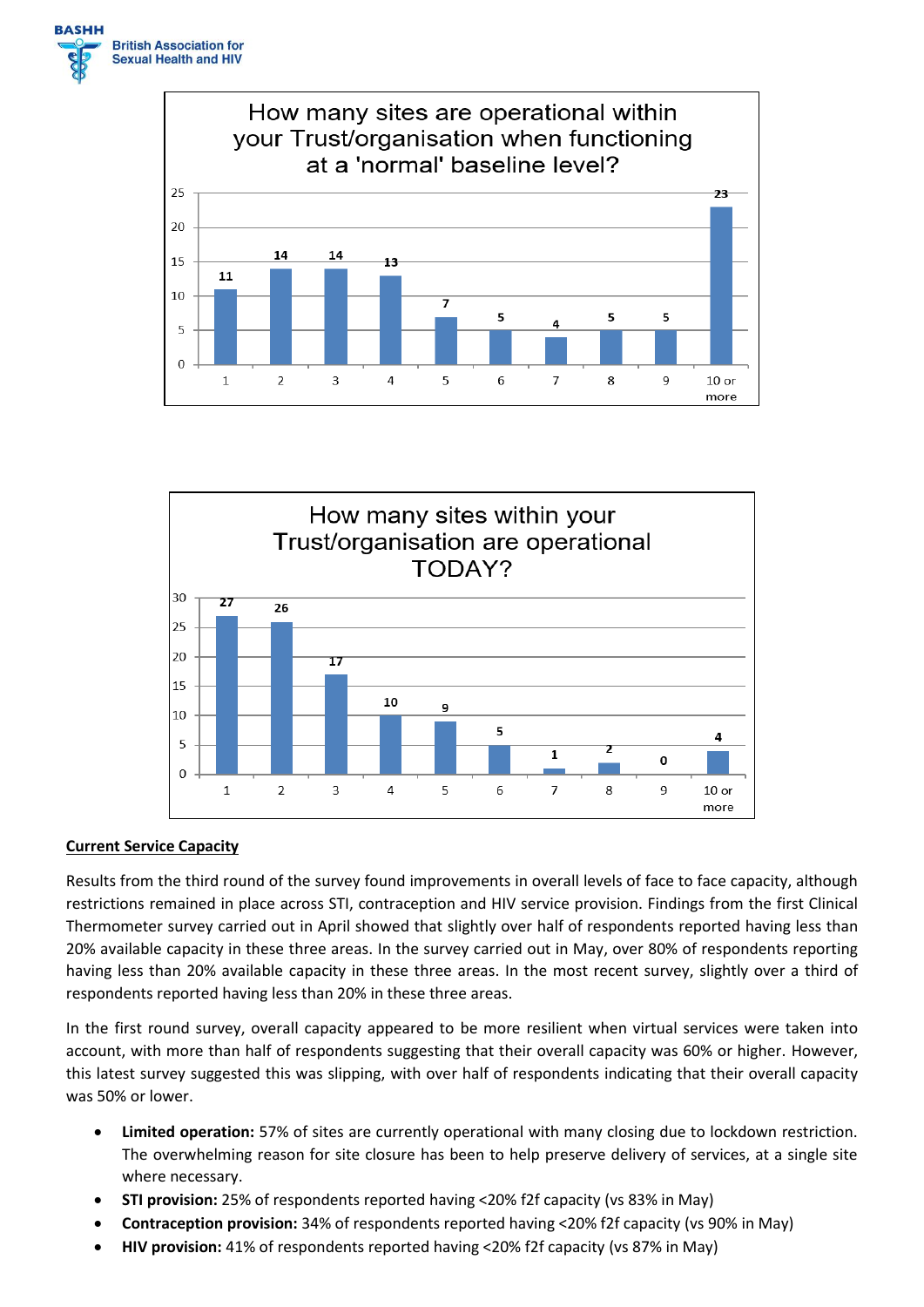

- **Overall f2f capacity:** A fifth of respondents reported having <20% overall f2f capacity (vs 41% in May)
- **Overall capacity (including virtual):** Almost three-quarters of respondents (70%) reported overall capacity was >60% (vs 65% in May)

### **Key comments from respondents:**

- "Satellites still closed. Unable to staff in physical distancing era and with demand for face to face elsewhere with shrunken capacity it may be a long time before they re-open"
- "Most are open but not the hours that they were open before i.e. no weekends"
- "Closed down several spoke sites due to staffing restrictions and inability to socially distance effectively there"
- "using other site for telephone triage to enable distancing"
- "reduced due to lots of staff being on holiday as well as some shielding"
- "Rented clinical space from other organisations have asked us to vacate due to Covid"

# **Service Activity Levels & Access Methods**

Feedback from the survey found that over 86% of respondents have reduced their activity due to social distancing measures to minimise face-to-face contact. 29% said their services were operating under normal levels because of reduced demand and 21% stated it was because of staff redeployment.



Prior to the COVID-19 pandemic the majority (70%) accessed services by walk-ins open to anyone. Telephone triage services were widely used, 53% accessed services for sexual health through telephone triage, 47% for contraception and 34% for HIV.

Now services heavily rely on telephone triages for patients to access services. 100% of respondents said thatservice usersfor sexual health accessed care via telephone triage, with 93% for contraception and 75% for HIV respectively. Respondents indicated that 23% of patients accessed services through walk-ins for selected conditions.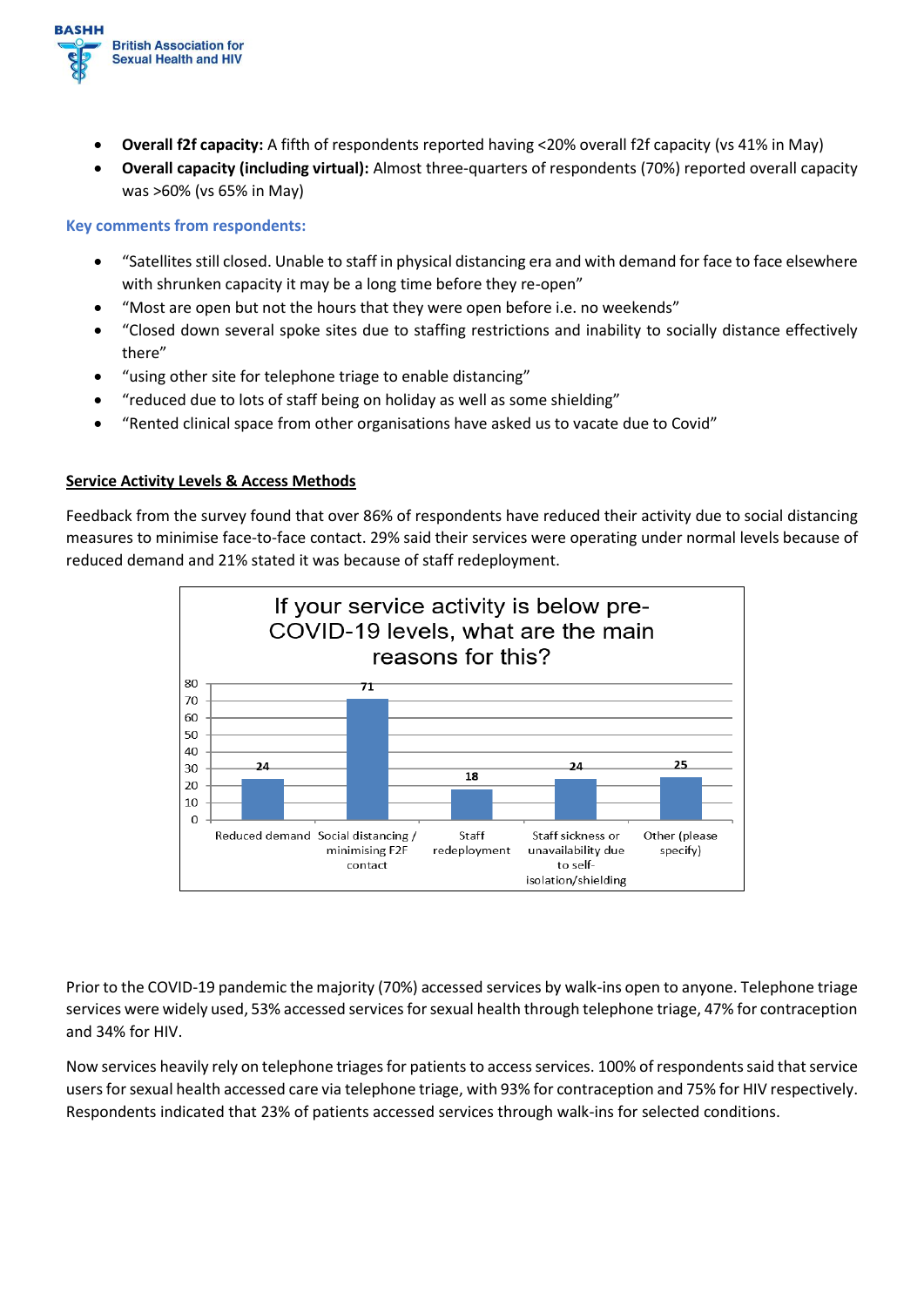



#### **Clinical Assessments in Sexual Health and HIV**

Based on the latest survey findings, over 60% of respondents indicated that almost two-thirds (64%) of service users were assessed for sexual health, contraception and HIV using telephone services.

The uptake of online services for clinical assessment has been low. Over 75% of respondents indicated that no service users were being assessed for sexual health, contraception and HIV by video or online consultation.



#### **Provision of Medication Postal Service**

In line with the results in April and May, respondents indicated a mixed picture in terms of current provision of medication postal service provision. Over half of respondents indicated they were providing medication postal services in STI, HIV and contraception care, (highest in HIV care, at 60%). These figures have decreased in comparison to the May results, with use of medication postal services for contraception falling from 58% to 54%, based on survey responses.

Less than 5% of respondents (compared to 7% in May) said they were planning on introducing medication postal services for STI and contraception care shortly. Compared to the results in May more respondents stated they were utilising FP10 prescription capacity (67% in September vs 55% in May).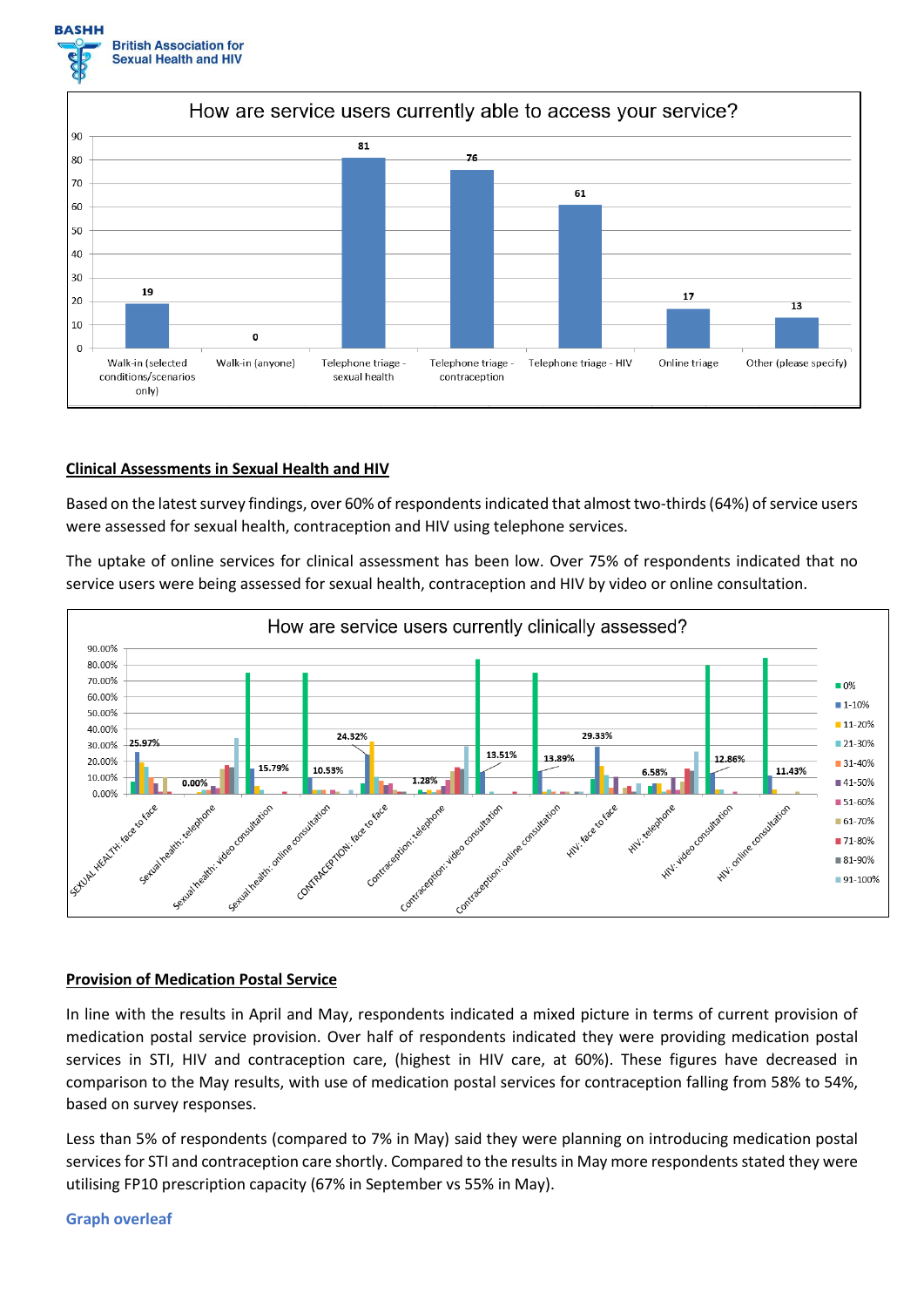



#### **Key comments from respondents:**

- "HIV homecare service available. Postal services for contraception and Sexual Health as first line, however collection also available if not suitable for patient to receive via post."
- "Our On-line Service provider provides postal service. We have a collection arrangement which is working well though beginning to create pressure on physical distancing arrangements as people beginning to ignore their appointment times and pitching up in a less organised fashion"
- "Using NHS volunteers to deliver medication if needed. Using Home delivery for HIV medication."
- "We are now only sending medication if the patient is unable to collect from their local clinic."
- "Operating click and collect strategy across all clinics"

# **Provision of Medication Collection & Courier Delivery**

Respondents presented a mixed picture in terms of currently available medication collection or courier delivery services, with the latter significantly less likely to be in place. Results from the third round of the survey were similar to the first round of results.

- **Medication collection:** Services were most commonly available within a local base site, with 61% (compared to 72% in May) reporting medication collection was in place here. Half (50%) said medication collection was available in HIV service settings. Slightly more respondents (21%) in September and May vs 15% in April said medication collection was available across ALL local sites, with 6 % in September vs 3% in May saying medication collection wasn't available at all.
- **Courier delivery:** Courier delivery services were much less commonly reported, with 41% of respondents saying that no local sites had a courier function in place. This is a slight increase from May where 39% said that no local sites had a courier function in place. Where courier services did exist, these were most likely to be in place for HIV services (46%), with 17% saying their base site provided a courier function. Compared to 5% in April, the latest results showed that 10% of respondents had courier services in place across all local sites.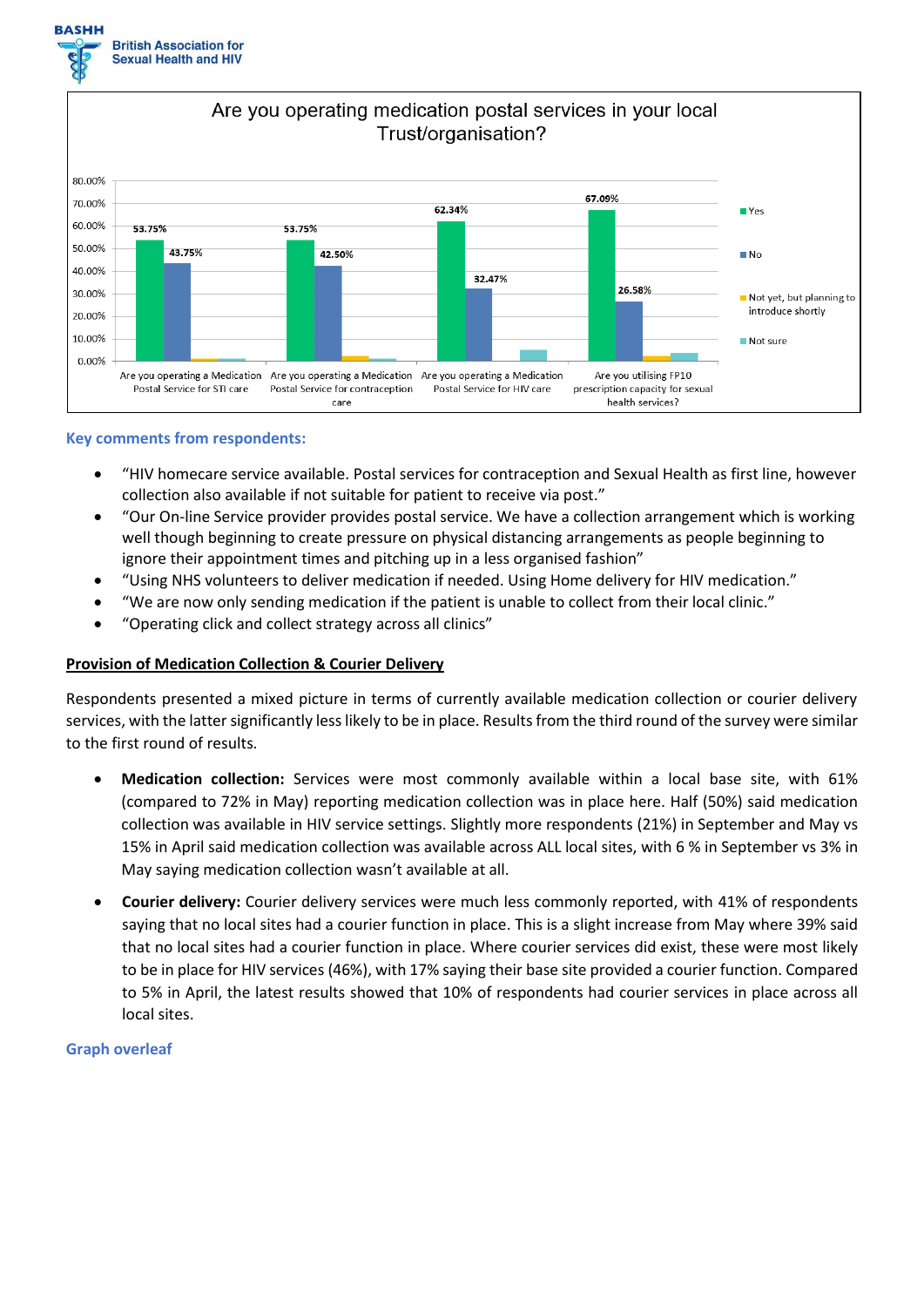



### **Whole Time Equivalent Sexual Health Staff**

A fifth of respondents (20%) compared to 24.73% in May said they had said they had 50+ whole time equivalent sexual health staff when operating at baseline level. 15% said they had 21-30 whole time equivalent sexual health staff compared to 20% in May. 17% of respondents said they has less than 10 whole time equivalent sexual health staff.



Responses demonstrated that COVID-19 continues to have a significant impact on the availability of sexual health staff. 78% of staff remain in service (vs 58% in May), compared to the baseline figures. 7% of staff have been redeployed (vs 16% in May) and 10% of staff are shielding, isolating or are ill (vs 12% in May).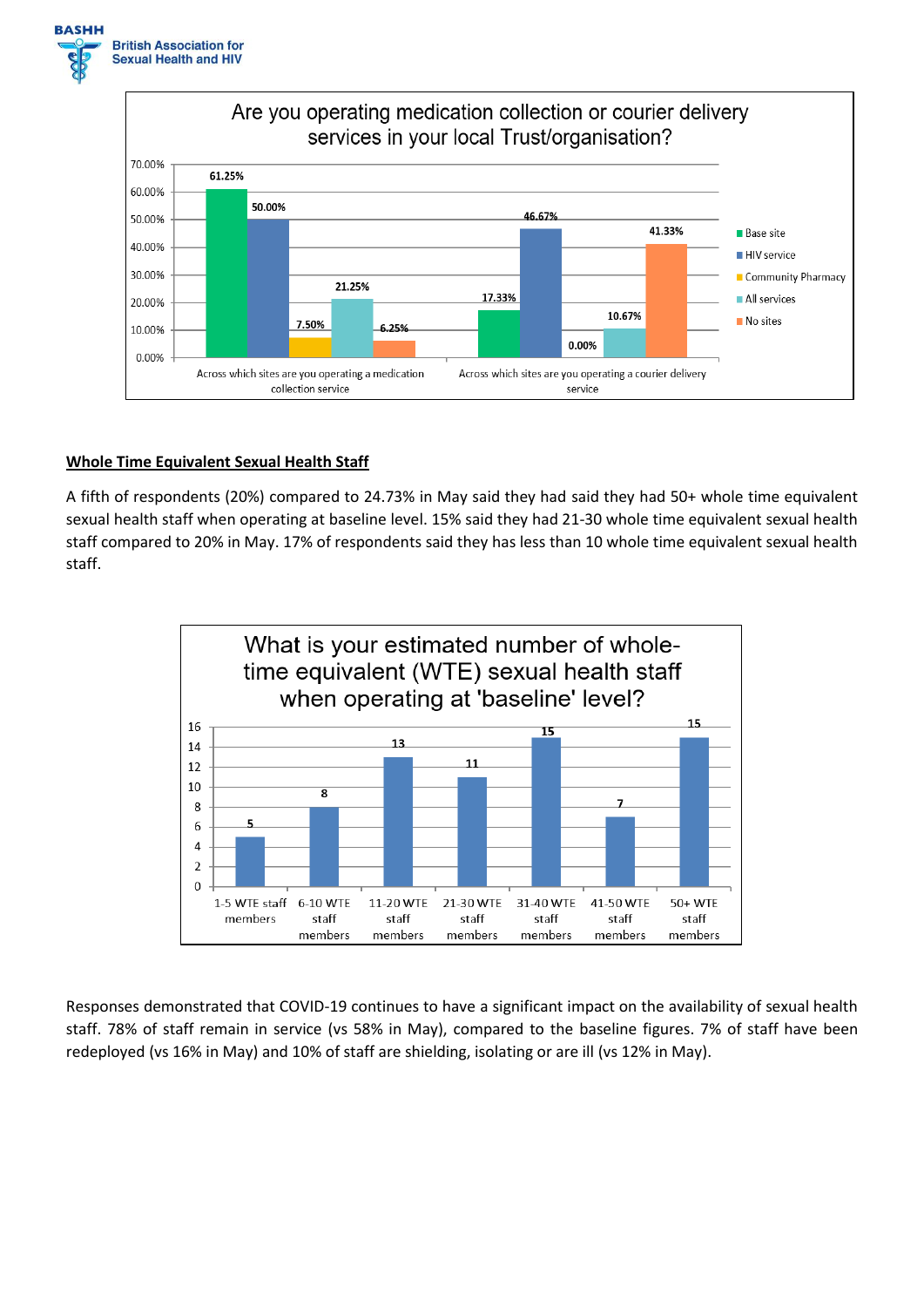

#### **First round results**



# **Second round results**

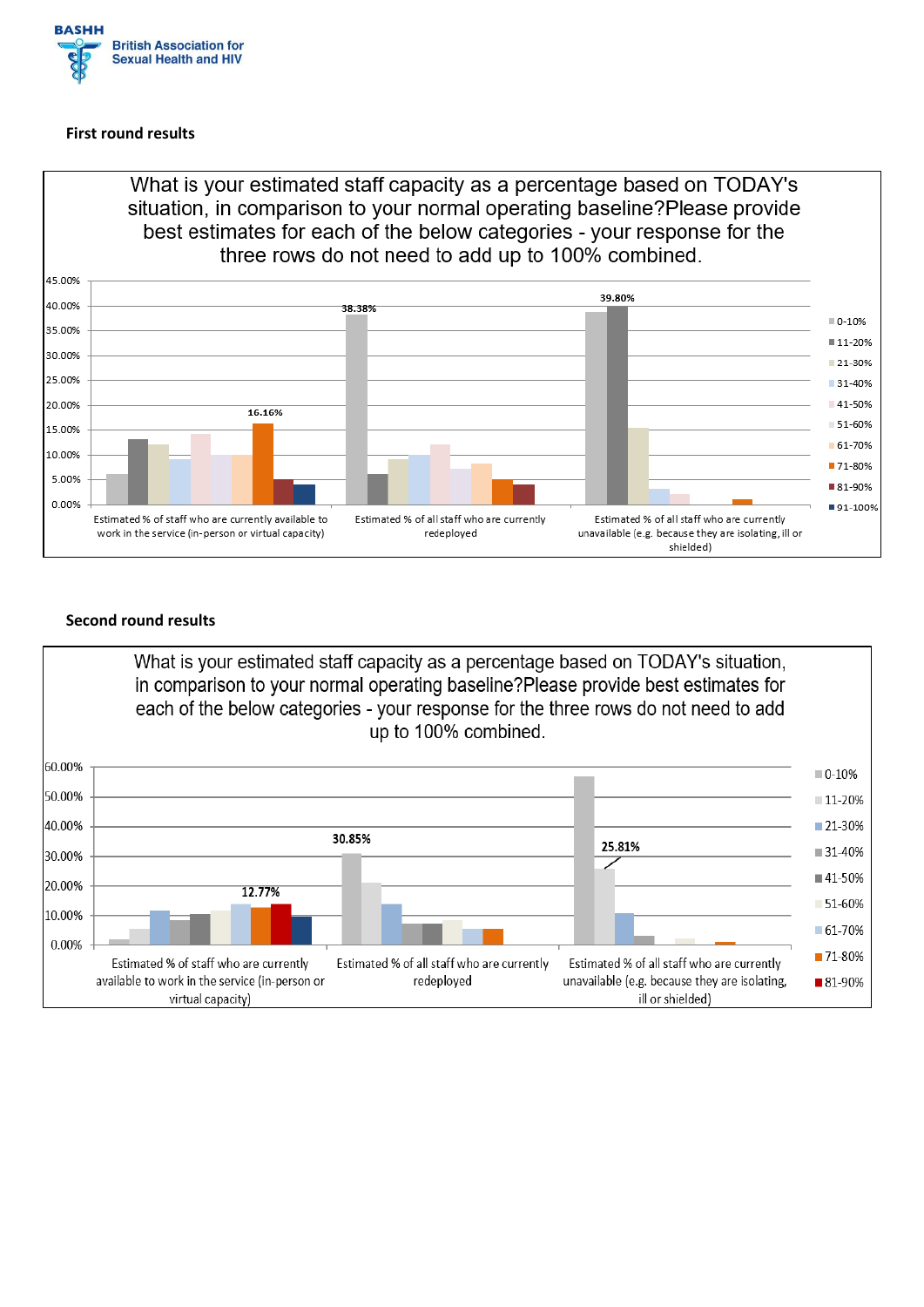

### **Third round results**



# **Access to Online Testing & Treatment**

The majority of respondents reported having some kind of online access to gonorrhoea/chlamydia and HIV testing in place (88% across all), with these figures increasing from the May results. However, these figures were much lower for broader online contraception provision (23% said they had access vs 25% in April). A small proportion of respondents indicated that they were planning on introducing online testing shortly (<4% in all categories).

#### **First round results**

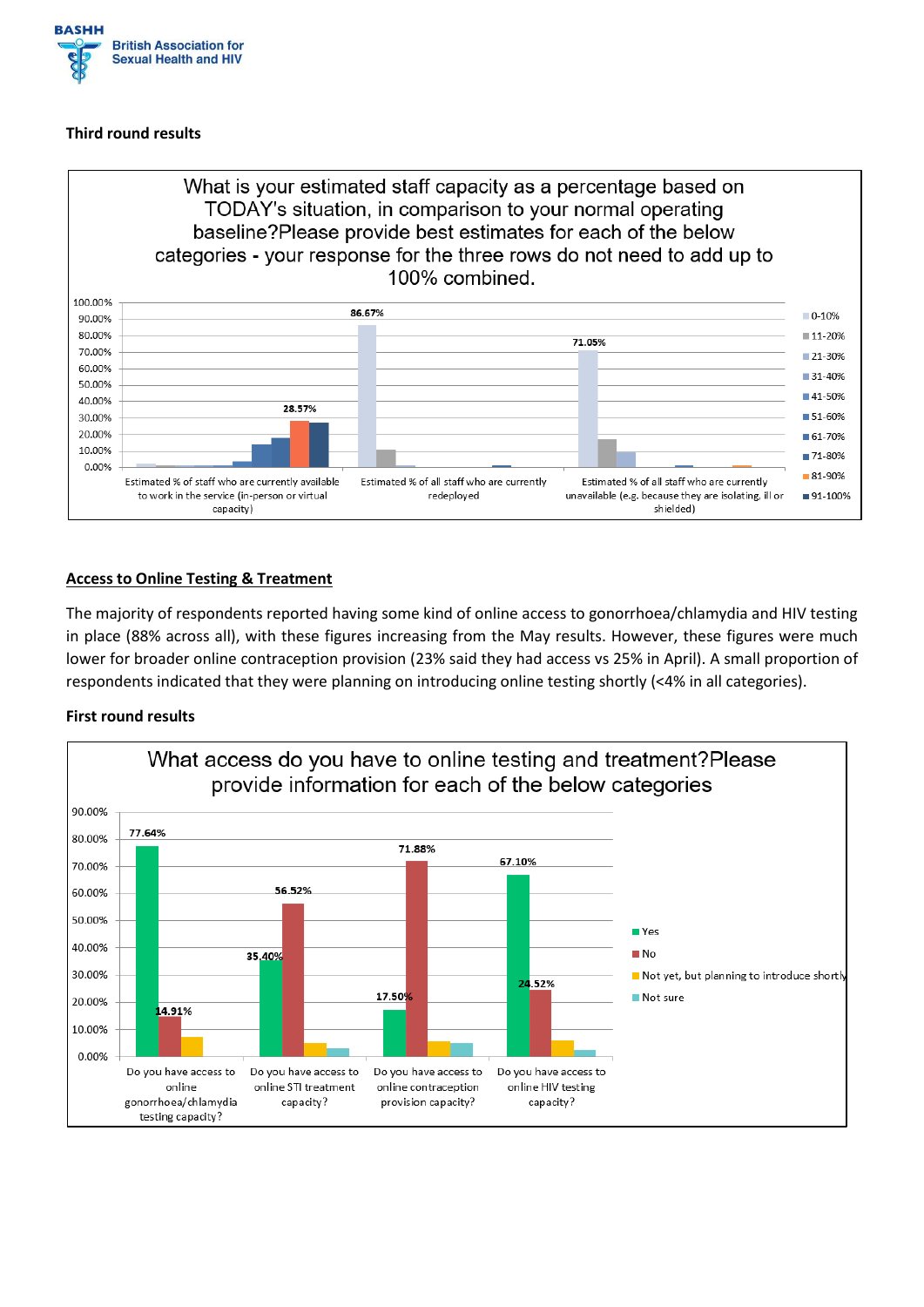

### **Second round results**



# **Third round results**



# **Use of video consultations**

The majority (58%) of respondents stated they did not use video consultations. 29% stated that they currently used them, marking an increase from the 16% in May.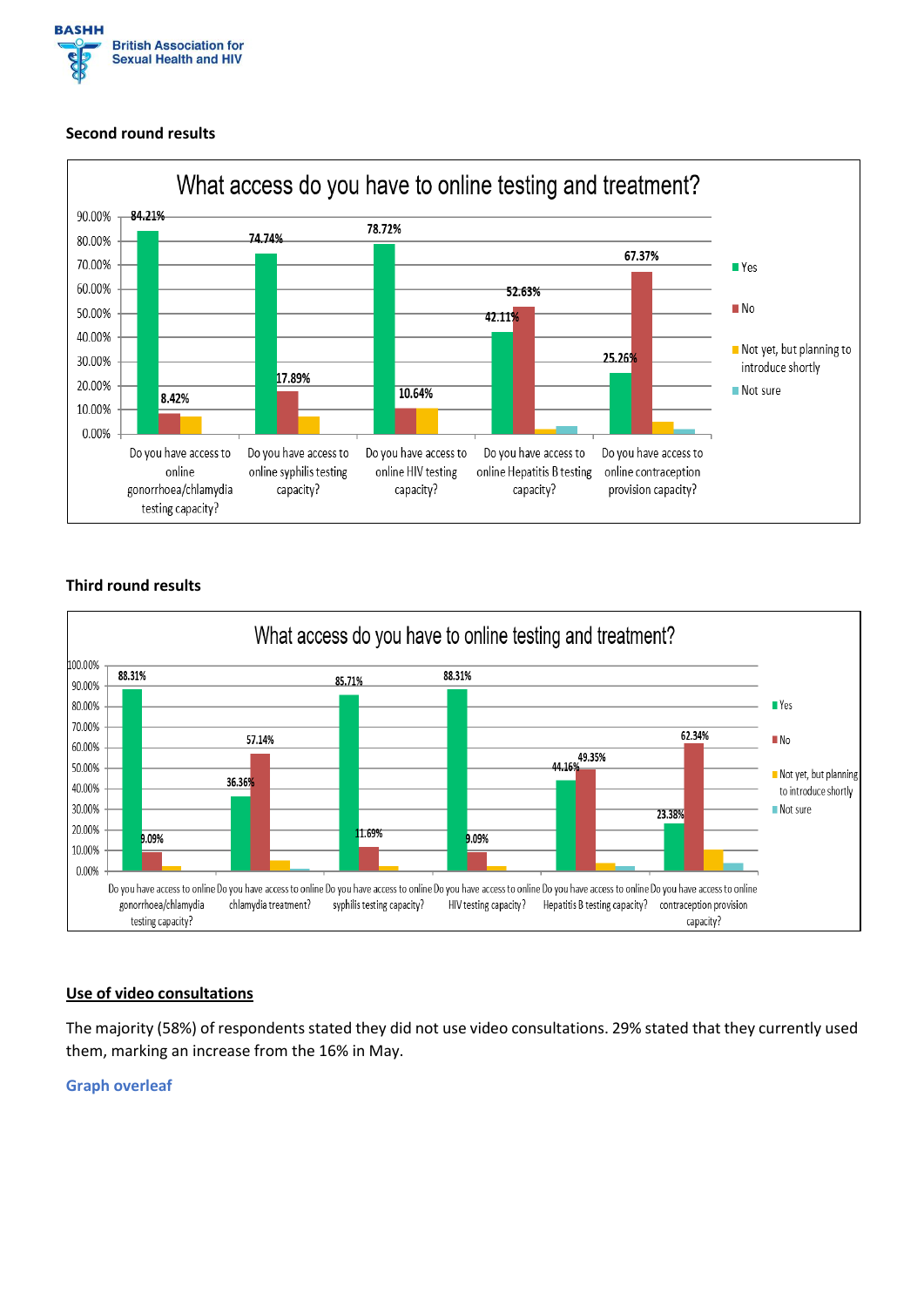



Of those that did use video consultations, the majority (59%) used Attend Anywhere with a few also using Zoom and other video platforms.



90% stated they required Trust level approval to use video consultations and 10% stated they needed service level approval.

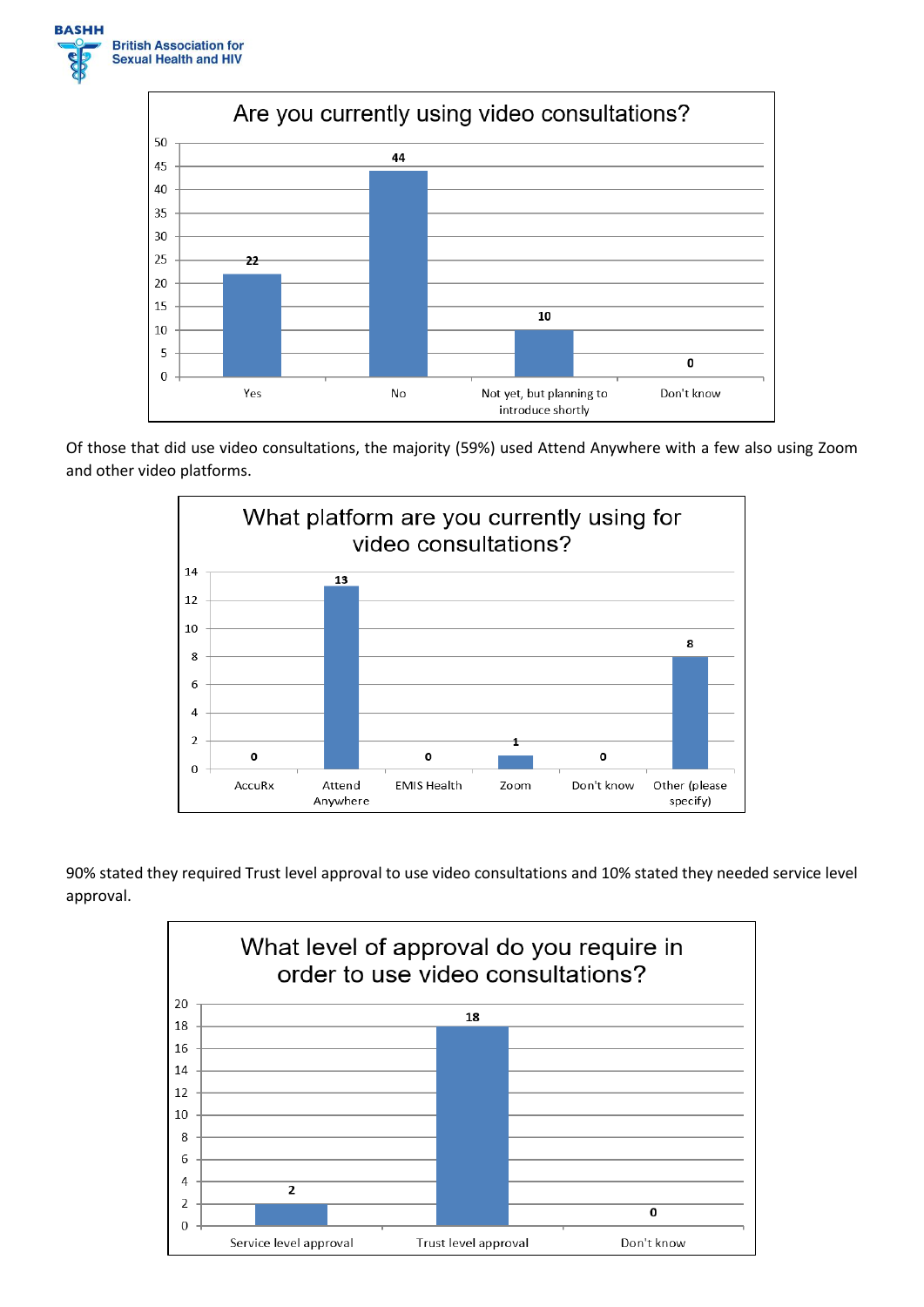

Over half of respondents stated they used video consultations for sexual health and HIV (60% and 65% respectively). 40% said they used video consultations for dermatology and 40% stated they used it for genital examination. 15% states they used it for contraception.



# **Service users digitally sharing images**

There were mixed results in terms of service users being able to share images with clinicians. 40% of respondents stated their service allowed service users to share images and 40% said they did not.

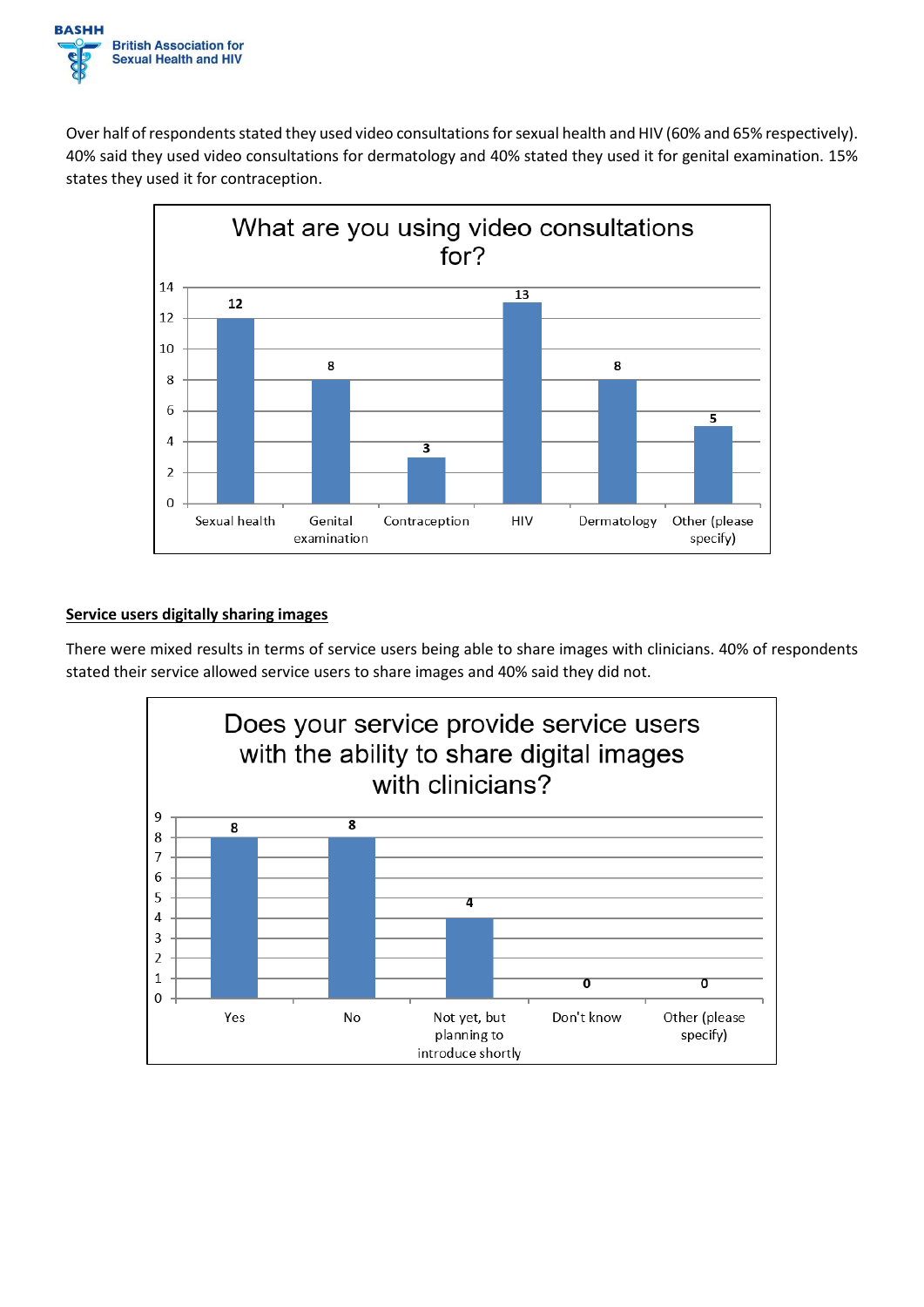

73% of respondents stated that digital images could be shared via their NHS email. 27% stated they used another platform no one indicated they used Whatsapp.

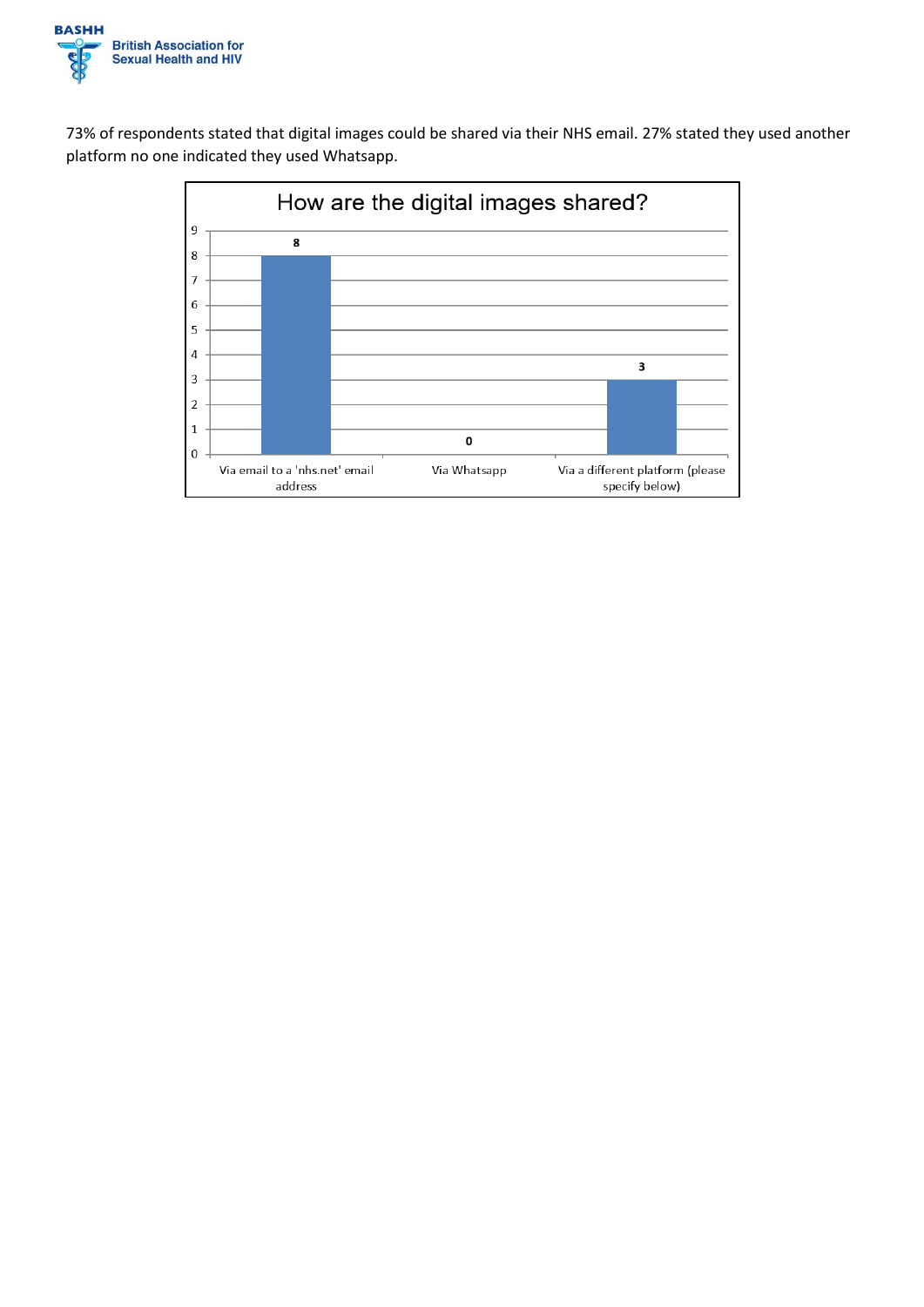

#### **Clinical Capacity to deliver care**

The majority of respondents reported continued delivery of a wide range of care aspects. Key service challenges appear to be provision of care to vulnerable populations, with 8% respondents saying they were only able to offer limited or no care at all to this group, however this percentage had decreased from 13% in May. Other challenging areas appear to remain delivery of routine vaccinations (25% unable to provide vs 46% in May) and provision of LARC as preferred contraception (9% unable to provide vs 40% in May, however 34% stated provision was limited). 3% said they were unable to maintain PrEP provision.

#### **First round results**

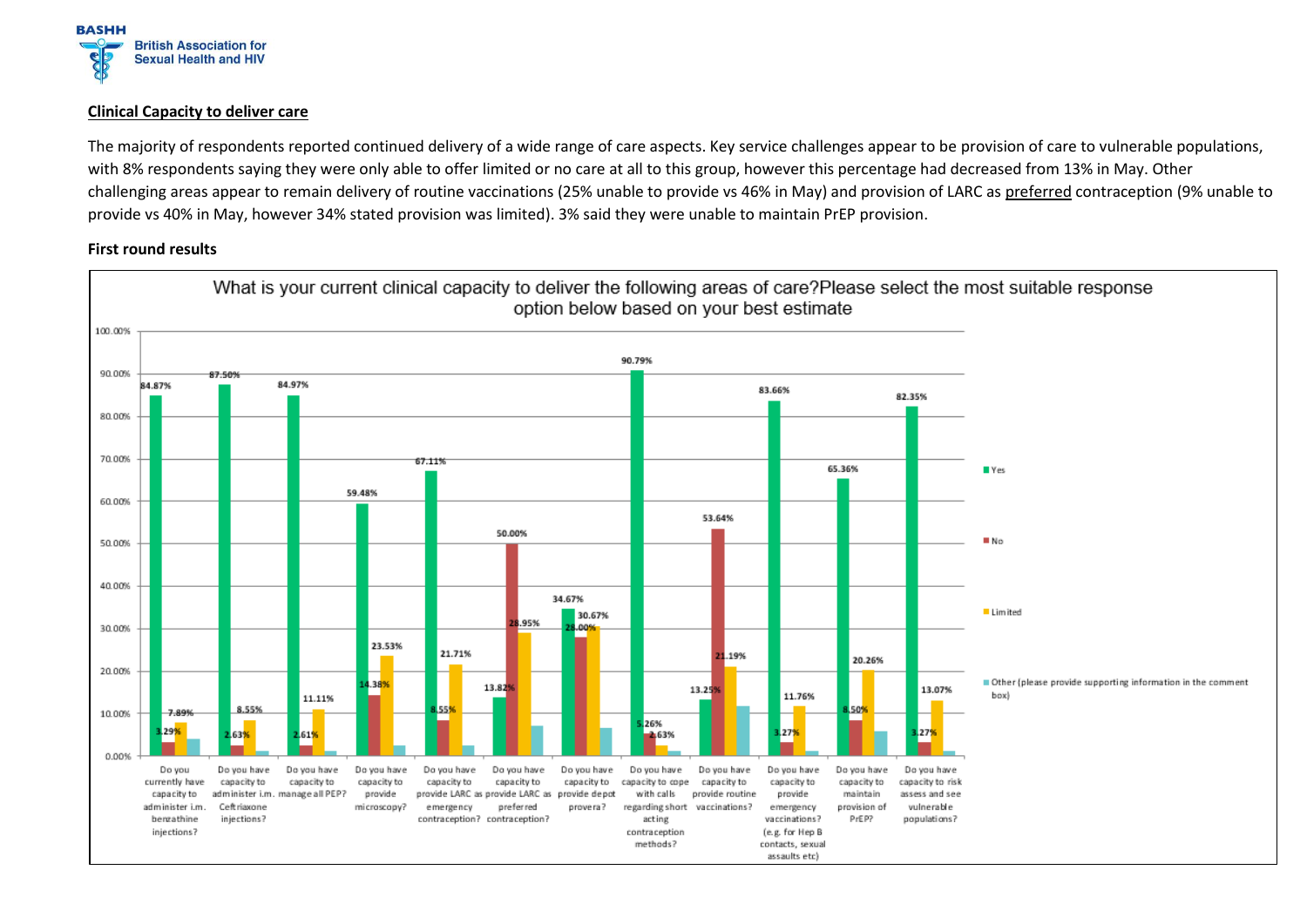

#### **Second round results**